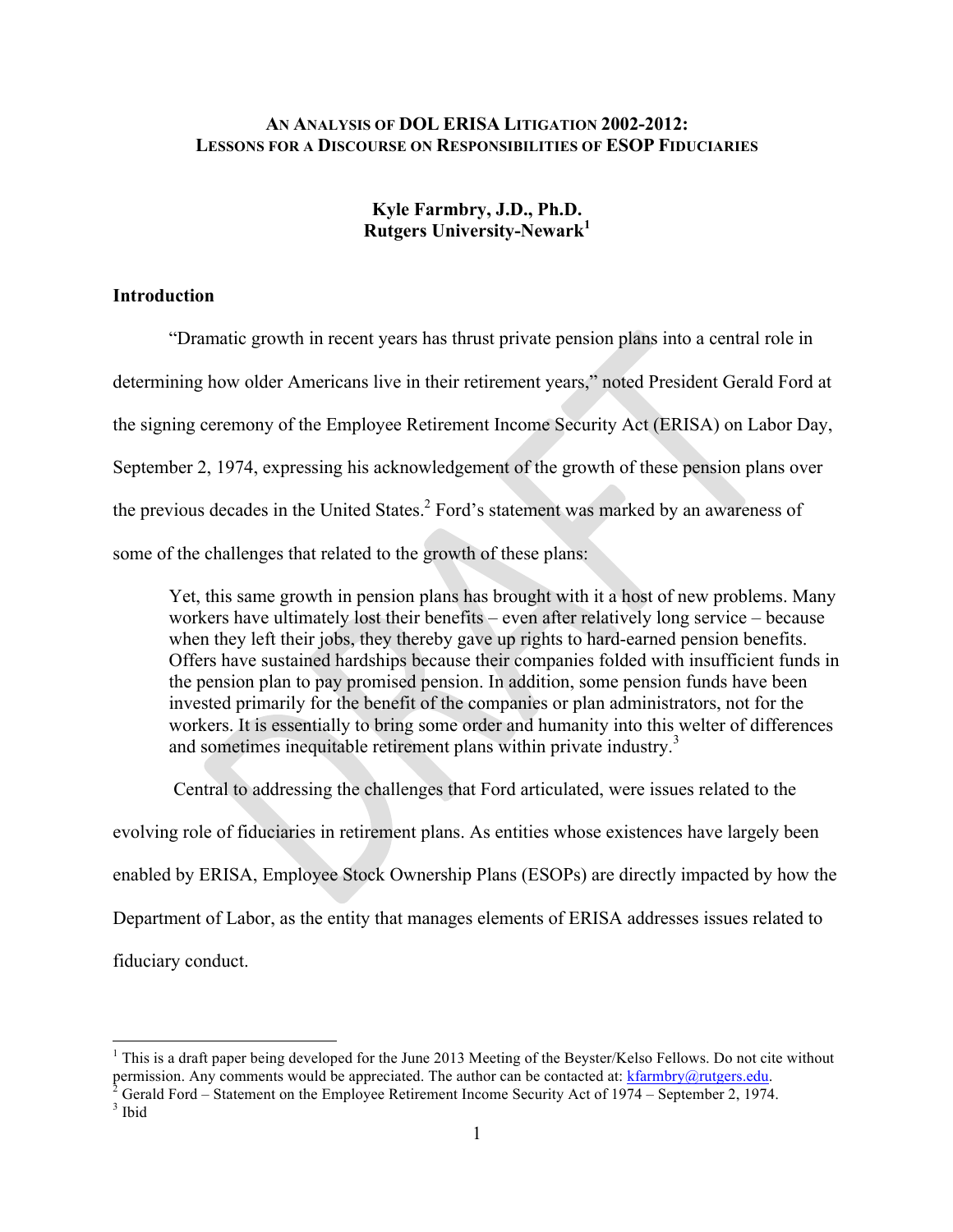This paper provides an analysis of Department of Labor ERISA litigation related to fiduciary roles between the years 2002 and 2012. It aims to provide a general framework for considering the discourse related to ESOP fiduciaries as they might think about their roles in a ERISA context.<sup>4</sup>

The paper begins with a brief overview of general roles of fiduciaries as framed in common-law discourse. I then observe the role of the fiduciary as established in ERISA. It is in this section that I point out the fact that much of ERISA's conceptualization of a "fiduciary" is a direct result of how some of the underlying concerns of retiree investment security that underscored ERISA's framing. I also explore provisions within ERISA that provide an overview of the liabilities for breaches of fiduciary duty. Next, I present the methodology and results from a two-phase analysis of Department of Labor ERISA enforcement action between 2002 and 2012. From this analysis, I explore trends in litigation pursued by the Department of Labor for corrective actions against ERISA fiduciaries. I close with both an overview of general implications for considering fiduciary roles in an ERISA context for ESOPS and some concluding thoughts for how the Department of Labor might consider ERISA fiduciary enforcement action in the future.

## **A Brief Overview Fiduciary Responsibilities and Roles**

The issue of the role of fiduciaries has been a central concern in both trust and business law for centuries. The 1726 case of *Keach v. Sanford*, provided one of the common-law foundations for much of the evolution of the concept of a fiduciary in trust law. In *Keach*, an

<sup>&</sup>lt;sup>4</sup> These years are critical in a discourse related to the challenges that those serving as fiduciaries might have encountered, as they included some of the pressing points in investor protections that ERISA aimed to address. There were several important crises of legitimacy that the institutions involved with investor protections faced. For example, the 2008 financial crisis and the 2008 Madoff case, provided examples of some of the challenges encountered.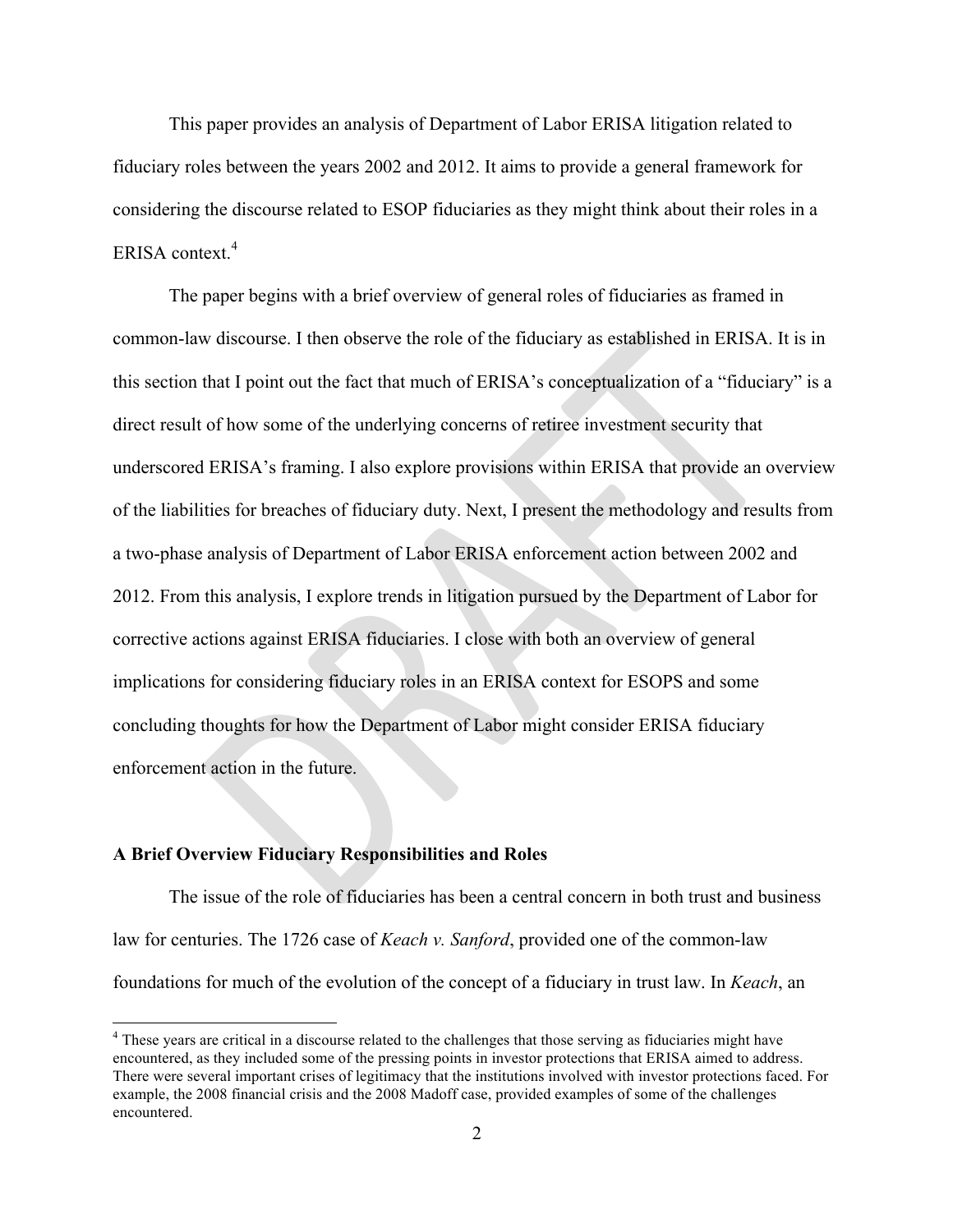English Court ruled that a trustee who had managed an estate, which included a lease to a

valuable piece of land, could not renew the lease for his own benefit. As the Chancellor noted:

This may seem hard, that the trustee is the only person of all mankind who might not have the lease: but it is very proper that rule should be strictly pursued, and not in the least relaxed; for it is very obvious what would be the consequences of letting trustees have the lease on refusal to renew *cestui que use*. 5

In 1928, then New York Court of Appeals Judge Benjamin Cardozo articulated what has

become one of the more recent foundations of the concept of a fiduciary. In the case of *Meinhard* 

*v. Salmon*. In this case, Cardozo noted:

[M]any forms of conduct permissible in a workaday world for those acting at arm's length, are forbidden to those bound by fiduciary ties. A trustee is held to something stricter than the morals of the market place. Not honesty alone, but the punctilio of an honor the most sensitive, is then the standard of behavior. As to this there has developed a tradition that in unbending and inveterate…Only thus has the level of conduct for fiduciaries been kept at a level higher than that trodden by the crowd.<sup>6</sup>

The legacy of *Keach*, *Meinhard*, and other cases shaping fiduciary roles is largely one of

exploring how fiduciaries might conceptualize their responsibilities in an ERISA context.

# **How ERISA Shapes Fiduciary Responsibilities**

Much of the question of the 1974 Employee Retirement Income Security Act was found in both the growth in the number of pension funds during the 1950s and 1960s and numerous attempts by pension sponsors to use pension funds for purposes that did not primarily benefit current and future retirees. A critical turning point in the evolution of the conversation on the need for extensive pension reform was the emergence of the 1963 Studebaker case, in which the

<sup>&</sup>lt;sup>5</sup> Sel Cas Ch. 61 (1726)<br><sup>6</sup> Meinhard v. Salmon, 249 N.Y. 458 at 464 (1928).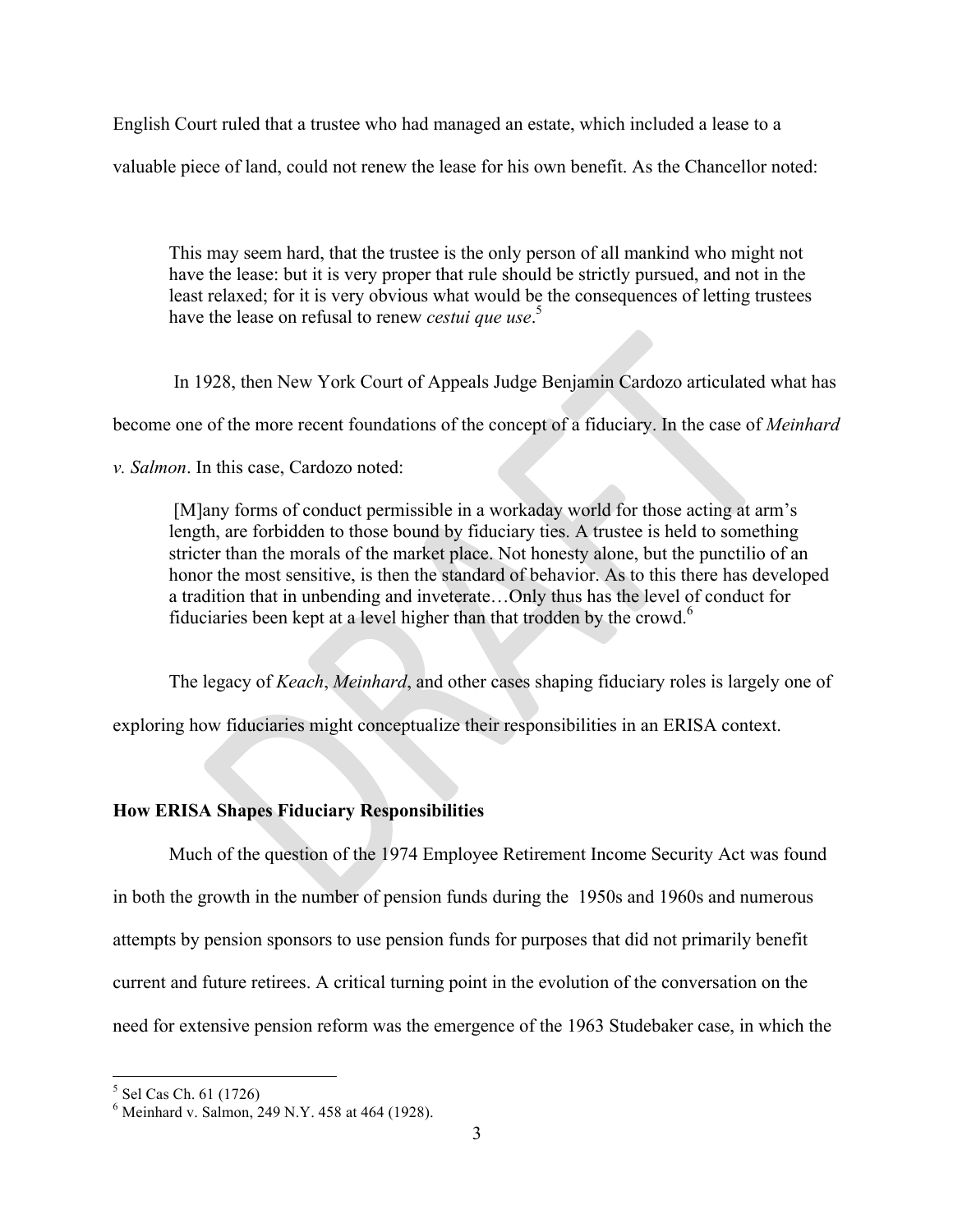Studebaker Company ended its pension plan, and left several thousand employees without their promised pension funds.

As a result of these concerns the congressional drafters of ERISA integrated language that defined a fiduciary, and set the context for shaping how this role of fiduciaries would evolve in conjunction with the development of ERISA. In Section 3(21) of ERISA, a fiduciary is defined in the following manner:

[A] person is a fiduciary with respect to a plan to the extent (i) he exercises any discretionary authority or discretionary control respecting management of such plan or exercises any authority or control respecting management or disposition of its assets, (ii) he renders investment advice for a fee or other compensation, direct or indirect, with respect to any moneys or other property of such plan, or has any authority or responsibility to do so, or (iii) he has any discretionary responsibility in the administration of such plan.

Title I, Part 4 of ERISA examines the roles and responsibilities of fiduciaries.

Specifically, Section 404(a)(1) established the ERISA standard of prudence and notes that a

fiduciary shall "discharge his duties with respect to a plan solely in the interest of the participants

and beneficiaries" and –

(A)For the exclusive purpose of:

- a. Providing benefits to participants and their beneficiaries;
- b. Defraying reasonable expenses of administering the plan;
- (B) With the care, skill, prudence, and diligence under the circumstances the prevailing that a prudent man acting in a like capacity and familiar with such matters would use in the conduct of an enterprise of a like character and with like aims;
- (C) By diversifying the investments of the plan so as to minimize the risk of large losses, unless, under the circumstances it is clearly not prudent to do so; and
- (D)In accordance with the documents and instruments governing the plan insofar as such documents and instruments are consistent with the provisions of this title.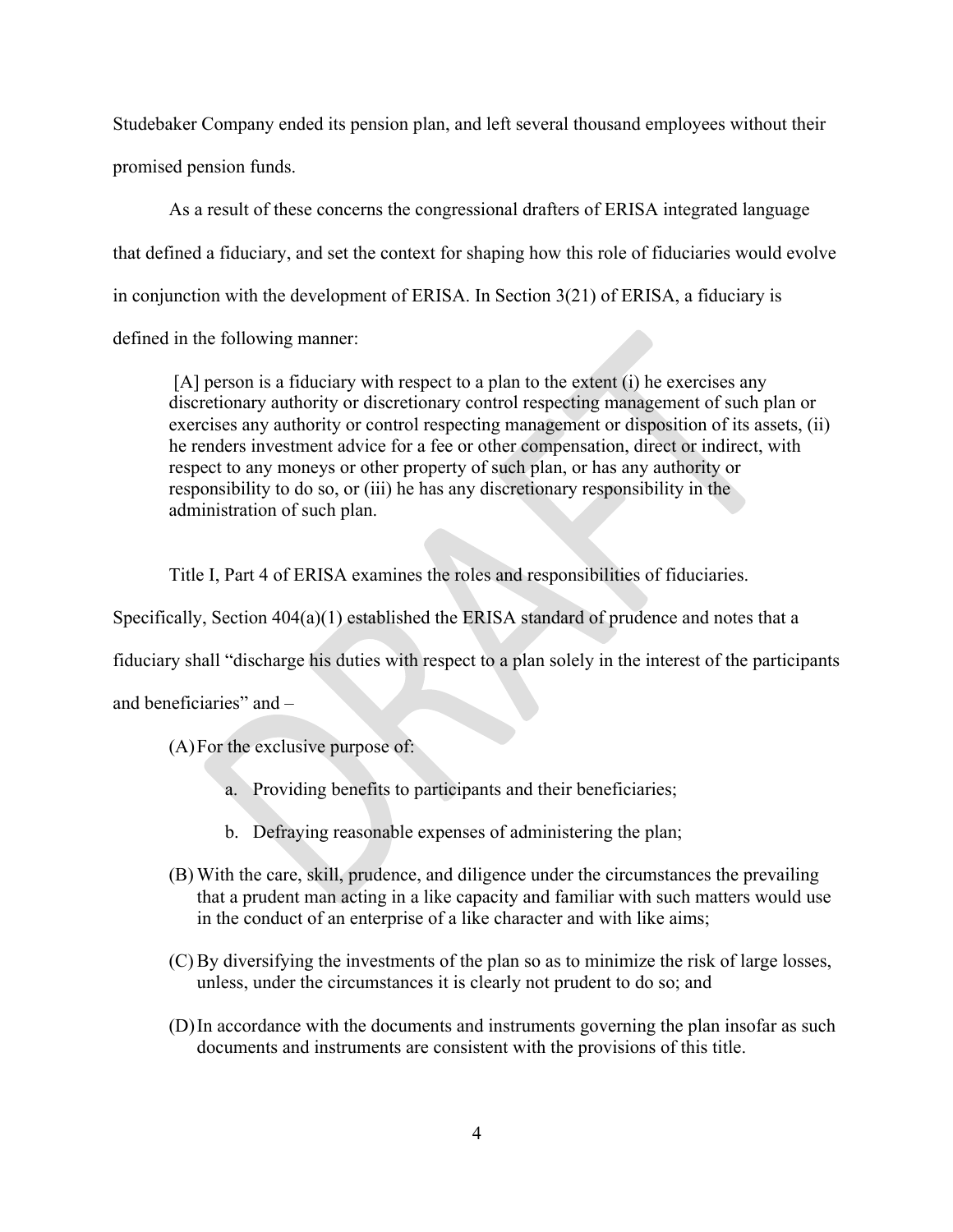Section 406 of ERISA presents nine areas of prohibited transactions. Many of these

transactions are guided by general "prudent man" concepts, which are adopted from other areas

of trust law into ERISA. These prohibited transactions include:

- 1. A sale, exchange, or lease of property between the plan and a party in interest;
- 2. A loan of money or other extension of credit between the plan and a party in interest;
- 3. The furnishing of goods, services, or facilities between the plan and a party in interest;
- 4. The transfer to, or use of plan assets by or for the benefit of, a party in interest;
- 5. The acquisition of employer securities or of employer real property in violation of limits set forth in ERISA;
- 6. A fiduciary deals with plan assets for his or her own interest or his or her own account;
- 7. A fiduciary acts on behalf of parties with interests adverse to a plan in a transaction involving the plan;
- 8. A fiduciary receives consideration for his or her personal account from a party dealing with a plan in connection with a transaction involving plan assets (ie., a kick-back); or
- 9. A transfer of property that is subject to a mortgage or lien from a party in interest to a plan, where the plan assumes a mortgage or lien.

The Employee Benefits Security Administration (EBSA) is the entity that ensures the security of retirement, health, and other benefits for citizens. One of EBSA's central roles is to take public action against organizations that violate elements of the ERISA statute. One of the mechanisms that EBSA implements to help regulate the activities of those institutions that it regulates and oversees is through legal action that it undertakes against companies and individuals that it deems in violation of ERISA.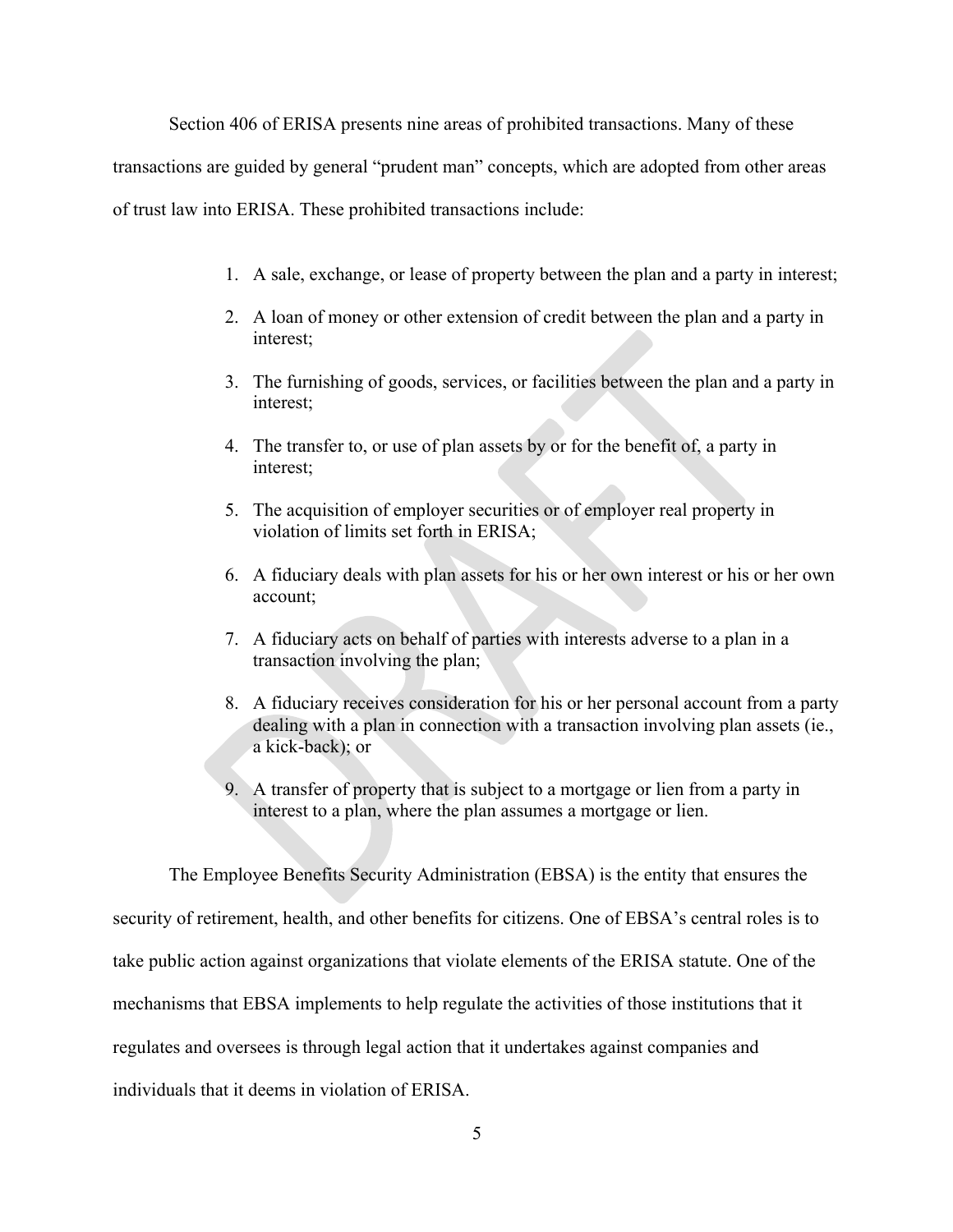The mission of EBSA states that it is "to assure the security of the retirement, health and other workplace related benefits of America's workers and their families." The organization notes that it "accomplish this mission by developing effective regulations; assisting and educating workers, plan sponsors, fiduciaries and service providers; and vigorously enforcing the law." In this role, it is largely responsible for litigation against violators and the development of corrective action against violators.

A general framework for liability of fiduciaries under ERISA is shaped by section 502(a) of ERISA and specifically is outlined in  $502(a)(1)$ ,  $502(a)(2)$ , and  $502(a)(3)$ . Of these,  $502(a)(2)$ enables the Department of Labor, or a plan participant, beneficiary, or fiduciary, to obtain relief against a fiduciary for any losses to the plan resulting from a breach of fiduciary duty and to require restoration of any profits a fiduciary received through the use of plan assets. This section allows for other relief, including removal of the fiduciary as the court may see fit.

#### **Methodology**

Having provided a broad introduction to the general framework for ERISA fiduciary activities, I turn to this project's examination of Department of Labor action in relation to ERISA fiduciary violations. This examination was conducted in two phases. In the first phase, I relied upon press releases provided by EBSA to identify stages of action promoted by EBSA in the area of ERISA-related litigation. In this phase, I analyzed press releases generated by EBSA between 2002 and 2012 for any indication of the words "sue" or "suit" as indication of legal action undertaken by the Department of Labor. I then coded each of the results according to the accused violation that the EBSA was holding the parties accountable for conducting.

6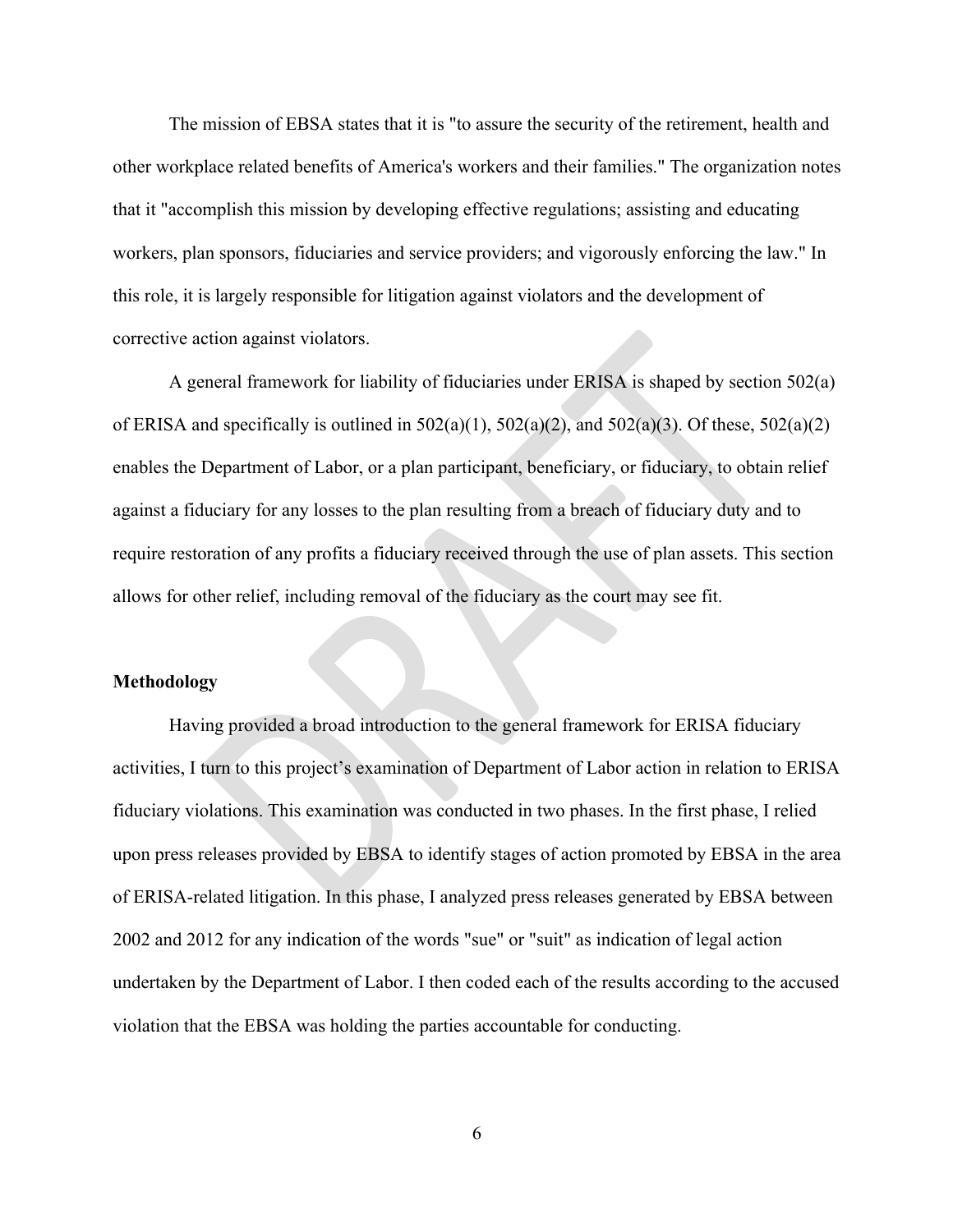In the second phase, I conducted two Westlaw searches.<sup>7</sup> I limited the searches to federal cases between 2002 and 2012. The first search used the terms "ERISA," "fiduciary," and "Chao." The second search used the terms "ERISA," "fiduciary," and "Solis."8 These searches resulted in the identification of 84 cases that were then examined. These cases were coded and categorized for the type of fiduciary violation that the Department of Labor claimed had occurred.

#### **Phase I Results**

Phase I generated a total of 483 press releases in which the Department of Labor, acting through EBSA, indicated that it was undertaking some legal action against ERISA fiduciaries. After identifying the press releases, I coded and categorized these cases into four main areas, based on the violations cited by the Department of Labor: failure to forward contributions; failure to terminate plans, misuse of funds, stock valuation failure. Table One presents the categorizations identified.

| Area                        | <b>Description</b>     | <b>Number</b> | <b>Percent of Total</b> |  |
|-----------------------------|------------------------|---------------|-------------------------|--|
| Failure to Forward          | Fiduciary did not      | 283           | 58.6                    |  |
| Contributions               | forward employee       |               |                         |  |
|                             | contributions to fund. |               |                         |  |
| <b>Failure to Terminate</b> | Company ceases         | 110           | 22.8                    |  |

| Table One: Categorizations of EBSA press releases indicating pending legal action. |  |  |  |
|------------------------------------------------------------------------------------|--|--|--|
|                                                                                    |  |  |  |

 $77$  Westlaw is a commonly used legal database that provides cases at a number of different jurisdictional levels. In this case, I examined cases at the federal-level.

<sup>&</sup>lt;sup>8</sup> "Chao" refers to Elaine Chao, Secretary of Labor between 2001 and 2008. " Solis" refers to Hilda Solis, Secretary of Labor between 2009 and present.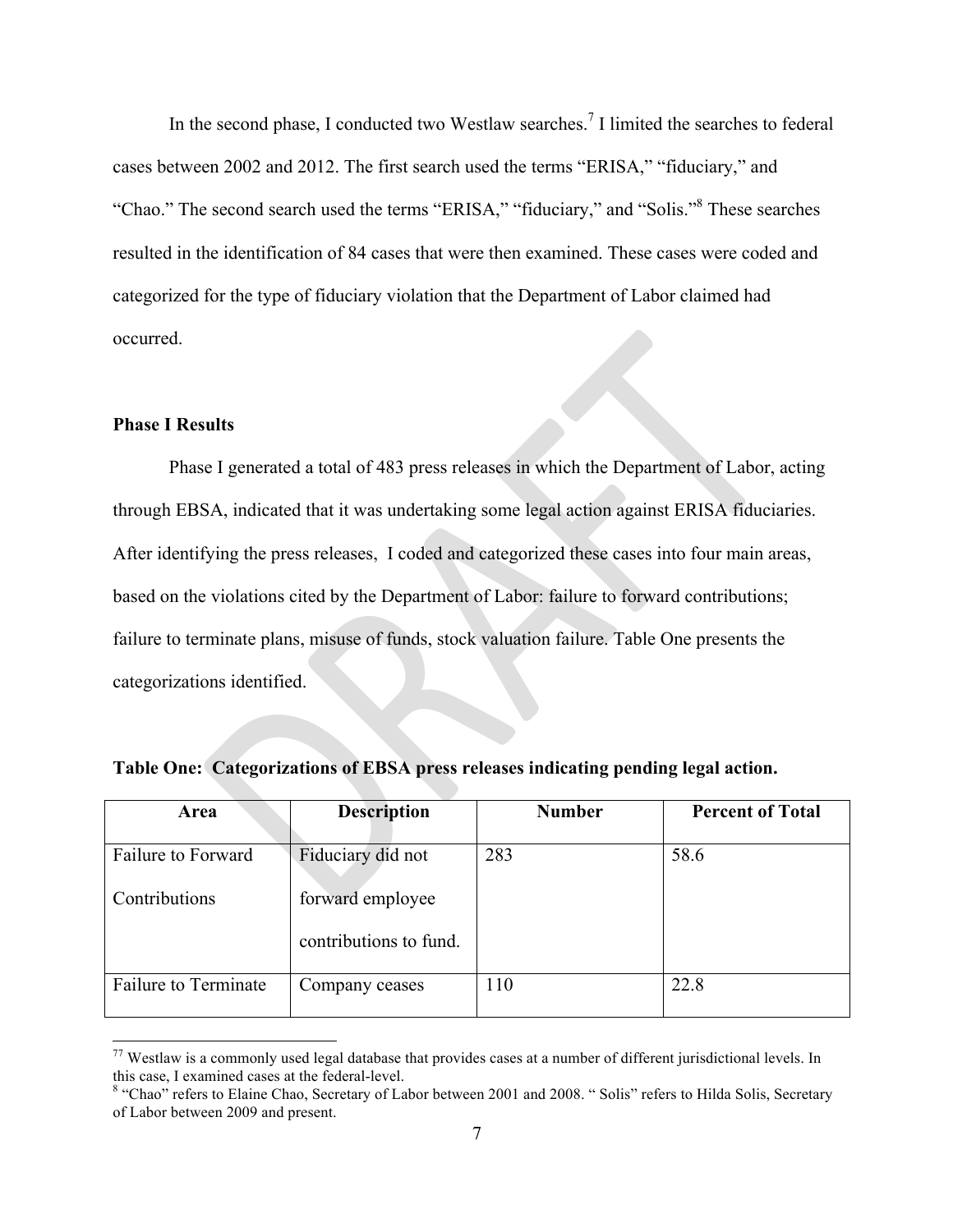| Plan                   | operations and<br>fiduciary fails to end |     |      |
|------------------------|------------------------------------------|-----|------|
|                        | plan                                     |     |      |
| Misuse of Funds        | Fund diverted from                       | 79  | 16.4 |
|                        | plan to other uses.                      |     |      |
| <b>Stock Valuation</b> | Stock value                              | 11  | 2.3  |
| Failure                | overinflated as stocks                   |     |      |
|                        | are transferred to                       |     |      |
|                        | account.                                 |     |      |
| <b>Totals</b>          |                                          | 483 | 100% |

Following my development of the categorization of the cases, I analyzed samples of cases in each of the four areas identified. This analysis provided an illustration of some of the specific issues that arose leading to the Department of Labor's arguments.

# **Failure to Forward Contributions**

A total of 283 cases (58.6%) were instances in which the sponsor companies failed to forward their contributions to the trust. An analysis of several of these cases provides an overview of some of the reasons that these cases arose as they did. One of the frequent characteristics noted was that the cases that emerged in this area were those that had provided an overview of the failures to forward the contributions of various entities.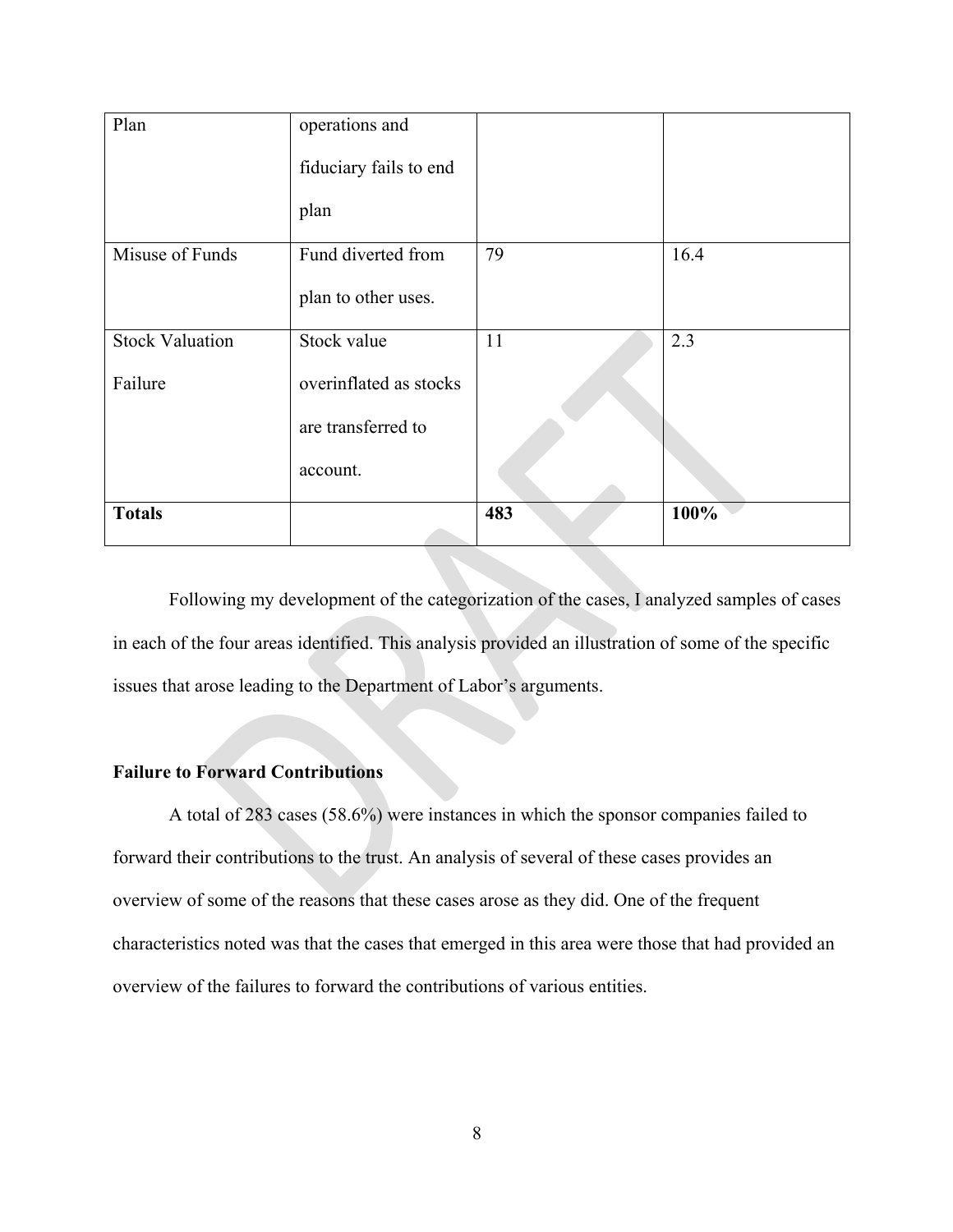Several of these cases included companies that were in the midst of financial difficulty, and where the retention of employer contributions enabled companies to progress through periods of financial shortfall.

Many of the cases served as instances where EBSA noted violations were for amounts lower than \$5,000. is worth considering potential reasons that EBSA might pursue cases where there is a small amount in the violation of concern. In some cases, there might simply be a relatively simple cases for EBSA to pursue, given the level of resources that a company might place in a small amount – thus encouraging the company to simply pursue a settlement of the case. EBSA may ultimately however want to pursue a process of policy-making though litigation by establishing case precedent that will help guide future activities of ERISA fiduciaries.

#### **Failure to Properly Terminate Plan**

Plan termination is a common occurrence in the pension arena. There are numerous considerations in this area. What are the proper processes for plan termination, and what happens if such processes are not followed? In cases where a plan has a substantial portion of its holdings in a sponsoring company's securities (ie. in an ESOP), what are some of the proper processes for valuing the shares of a plan? In some cases, termination may occur alongside a question of how to effectively identify someone to serve as a fiduciary to continue with plan management following the termination of a plan?

Failure to properly terminate plans is the next area that surfaced in cases that were examined (110 cases or 22.8% of the total). This includes cases where companies may have ceased operations, and failed to properly cease operations of their plans.

9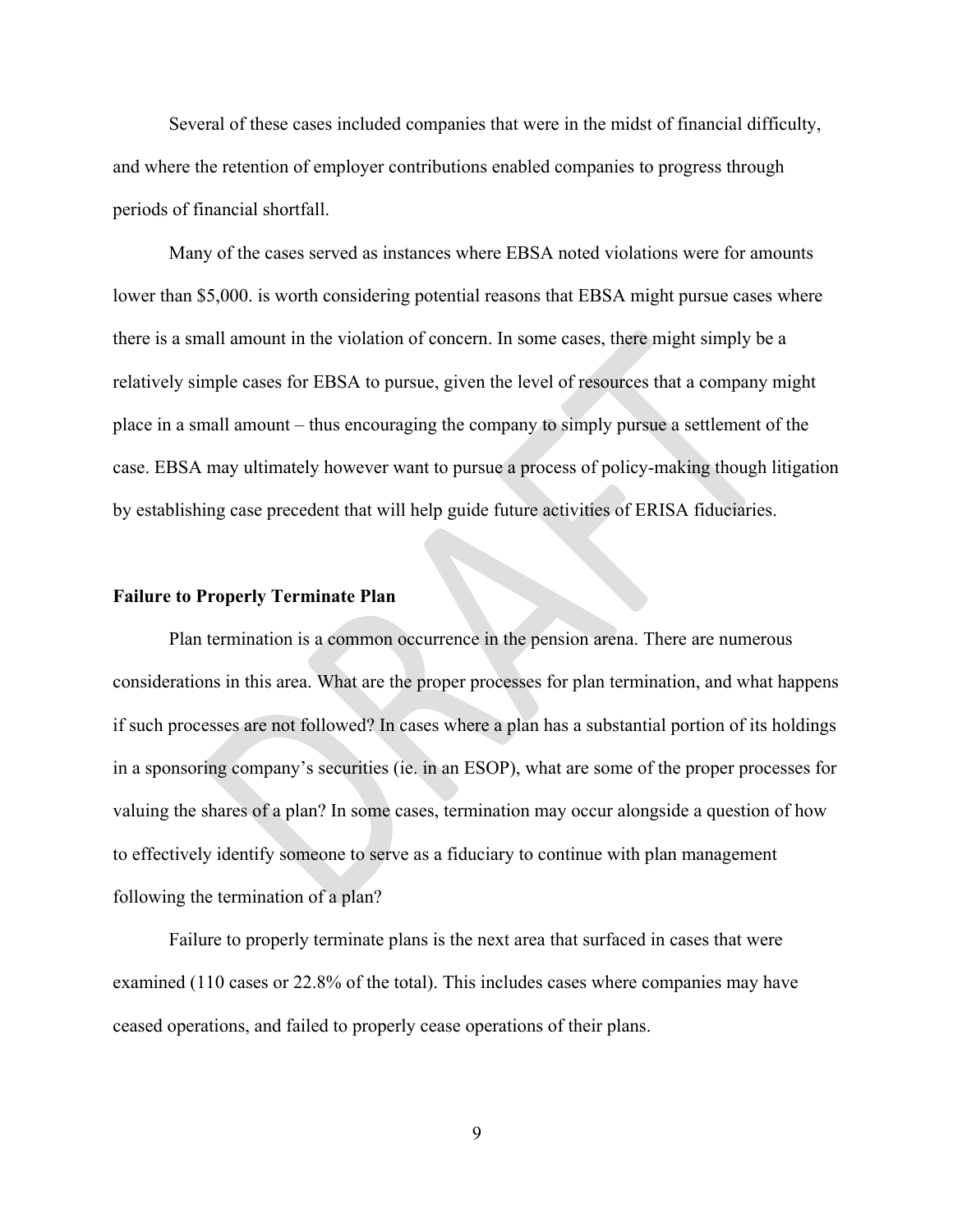The 2010 case of the Swigonski Management Group, which offered a 401(k) plan for employees of its three restaurants, provides an illustration. In this instance the Department of Labor alleged that the founder of the group failed to perform his fiduciary duties by not appointing a new trustee for the plan following the termination of the company's operations in February 2006. In this instance the Department of Labor requested the U.S. District of New York to appoint an independent fiduciary to manage the plan.

## **Misuse of Funds**

Seventy-nine cases (16.4% of the total) were instances where there was a misuse of funds. Such cases are illustrated by instances where funds allocated to plans are rerouted for either personal benefit, or for business-needs that are not permissible transactions.

The 2010 case of Solis v. Colette Mordo illustrates some of the challenges that were encountered in this instance. In this case, the plan sponsor allegedly misused \$4.6 million of assets of the defined benefit plans of two companies with which their plan was engaged. According to the complaint, the defendant fiduciary authorized the plans to make unauthorized loans to and transfer assets of the plans to members of her family and two other enterprises she oversaw.

#### **Stock Valuation Failure**

Eleven cases (or 2.3% of the total) were instances in which stock valuation was a central factor. Valuation is both one of the more complex elements of ERISA activity and an area where a number of ESOPS face challenges. For companies where shares are traded in open markets, the valuation challenges are not as major as in those instances where companies are not found on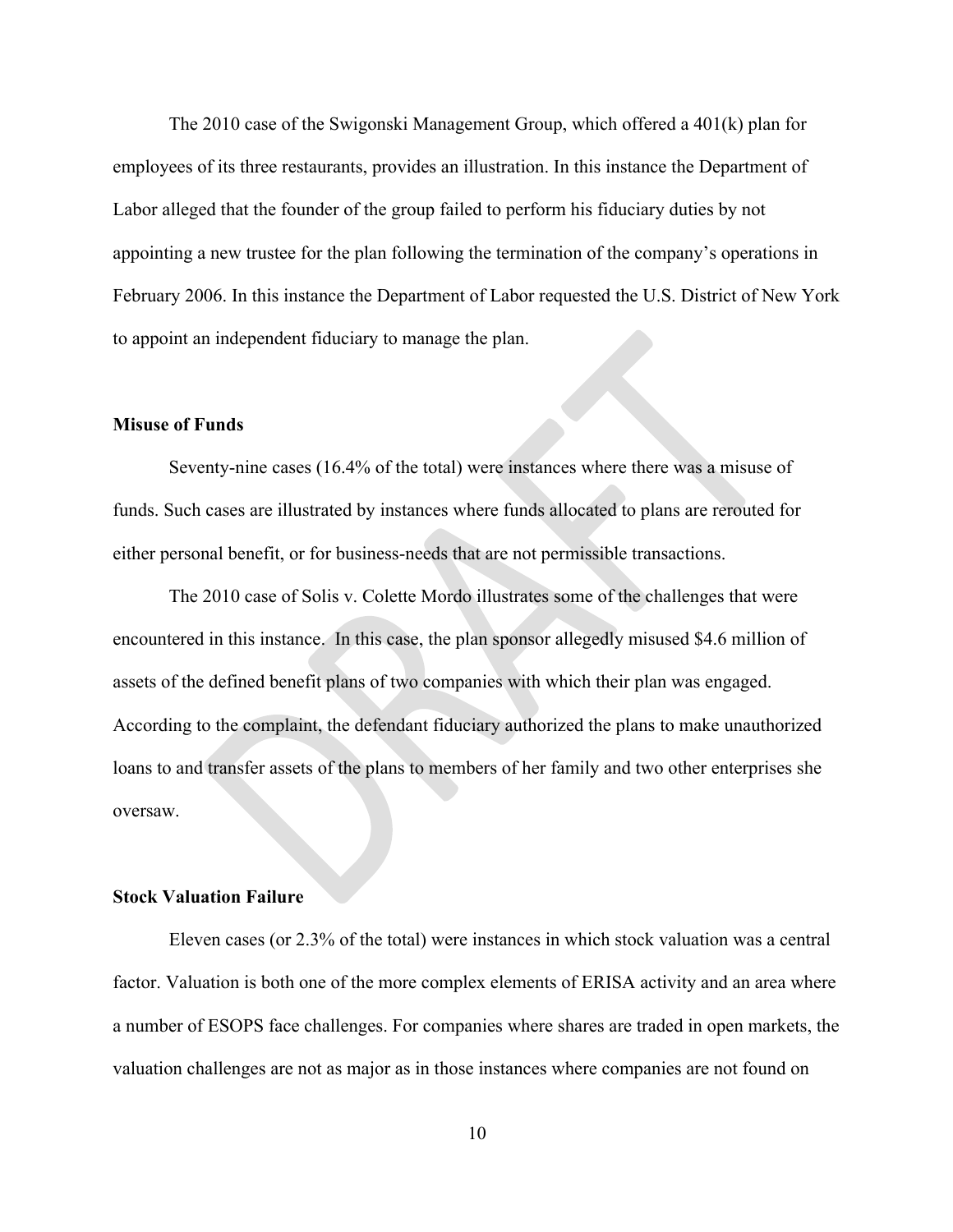markets. This challenge stems both from the possibility of variation in valuation techniques. It also stems from the fact that the Department of Labor has yet to adopt regulations on how trustees should determine the value of employer securities for an ESOP in closely held companies.<sup>9</sup> As a result, the Department of Labor finds itself in a position where it is attempting to regulate an area where it has yet to establish firm guidelines.

The 2010 case of Solis v. Steven D. Westra illustrates some of the challenges related to stock valuation failures. In this case, Steven D. Westra, a fiduciary of the Westra Construction Company in Wisconsin permitted his company's stock to be overvalued as his companysponsored ESOP was about to purchase several shares. Ultimately, Westra permitted the ESOP to purchase 40,000 shares of non-voting convertible preferred company stock for \$4 million on the basis of flawed valuation reports. Several months following the purchase, the company upon which the stock had been purchased ended operations, thus dramatically devaluing the stock.

The 2012 case of Department of Labor v Firor and First Bankers Trust Services provides another case. In this instance, the defendant, First Bankers Trust Services is alleged to have permitted the plan to purchase 100 percent of the company's stock from the company's CEO and the relatives of the CEO for \$15.5 million. In the course of reviewing the transaction, EBSA determined that First Bankers Trust failed to examine in various assumptions presented in the report that ultimately led to an overvaluation of the company. In this instance EBSA held First Banker's Trust liable for the flawed valuations.

## **Phase Two - Results**

While Phase One of the project provided a general overview of issues that EBSA identified as being worthy of legal action; Phase Two provided an opportunity to examine cases

 <sup>9</sup> Although regulations were proposed in 1988.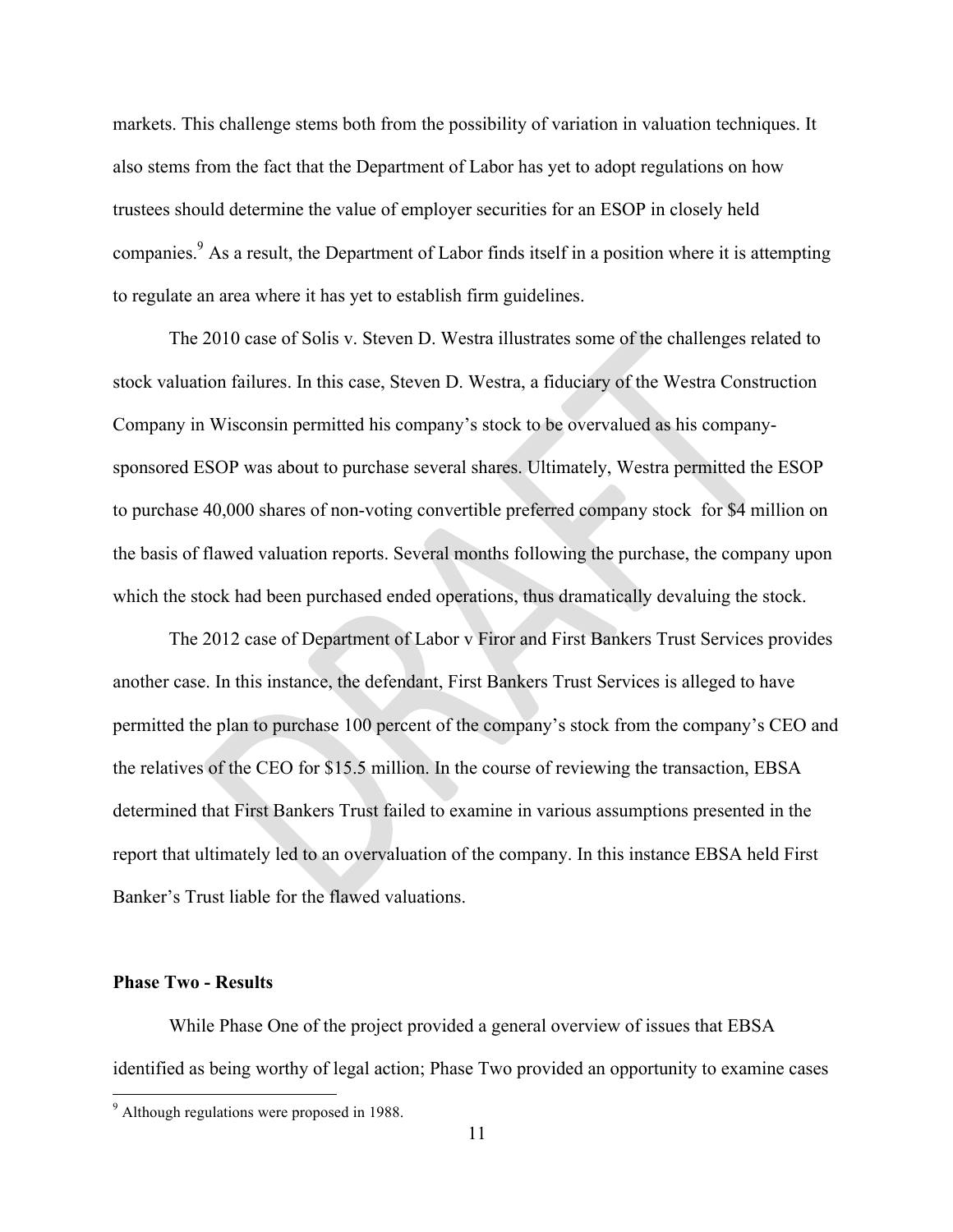that actually went to trial. These cases were categorized into five areas. They included the four noted in Phase One and a fifth category, which included "failure to administer for the exclusive benefit of plan participants.

Table two provides an overview of how these cases were categorized.

| Area                         | <b>Description</b>     | <b>Number</b> | <b>Percent of Total</b> |
|------------------------------|------------------------|---------------|-------------------------|
| <b>Failure to Administer</b> | Fiduciary did not      | 6             | 7.1                     |
| for Exclusive Benefit        | adhere to notion that  |               |                         |
| of Plan Participants         | their primary duty is  |               |                         |
|                              | to the plan            |               |                         |
|                              | participants (often    |               |                         |
|                              | indicates some form    |               |                         |
|                              | of self-dealing).      |               |                         |
| Failure to Forward           | Fiduciary did not      | 17            | 20.2                    |
| Contributions                | forward employee       |               |                         |
|                              | contributions to fund. |               |                         |
| <b>Failure to Terminate</b>  | Company ceases         | 14            | 16.7                    |
| Plan                         | operations and         |               |                         |
|                              | fiduciary fails to end |               |                         |
|                              | plan                   |               |                         |
| Misuse of Funds              | Fund diverted from     | 38            | 45.2                    |
|                              | plan to other uses.    |               |                         |

**Table Two: Phase Two results**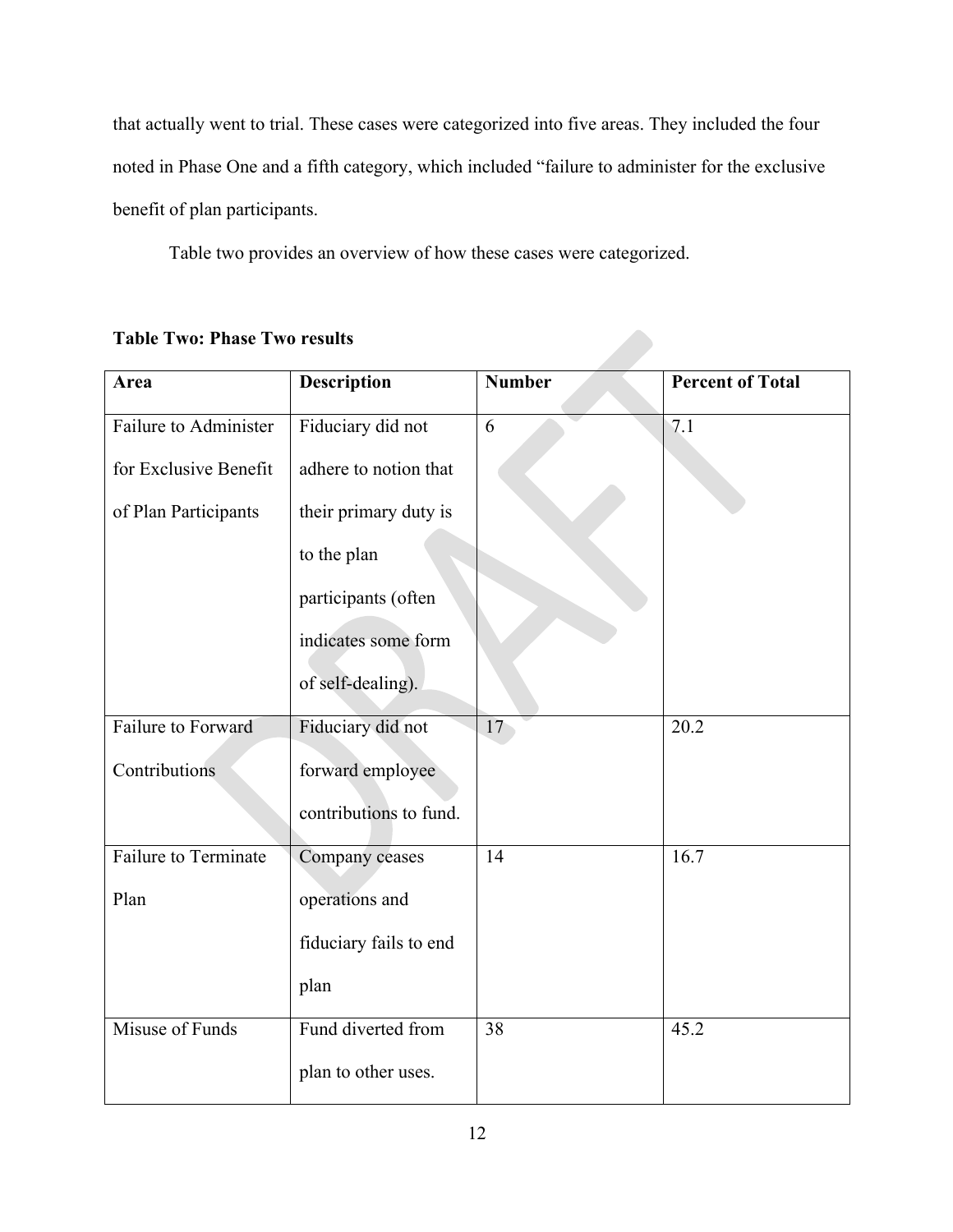| <b>Stock Valuation</b>    | Stock value            | 9  | 10.7       |
|---------------------------|------------------------|----|------------|
| Failure and               | overinflated as stocks |    |            |
| <b>Accounting Failure</b> | are transferred to     |    |            |
|                           | account.               |    |            |
| <b>Totals</b>             |                        | 84 | <b>100</b> |

## **Misuse of Funds**

In the examination of cases that actually went to trial, instances of misuse of funds provided the greatest number of instances in which ERISA fiduciary violations were presented. Here, thirty-eight or 45.2% of the cases examined were categorized in this area. The 2011 case of Solis v. Food Employers Labor Relations provides an example.<sup>10</sup> This case provided an instance where a plan's assets became intertwined with funds misappropriated through Bernard Madoff's securities fraud violations. In this instance, the violations resulted in over \$10 million in losses from the plan's assets.

# **Failure to Forward Contributions**

A total of 17 cases (20.2%) were instances in which the companies failed to forward their contributions to the sponsored plan. The 2012 case of Solis v. Sonora Environmental LLC provides an illustration of some of the challenges that arose in the failure to forward such contributions. In this instance, the defendants, who are owners of a company that sponsored a

 <sup>10</sup> 644 F 3d 221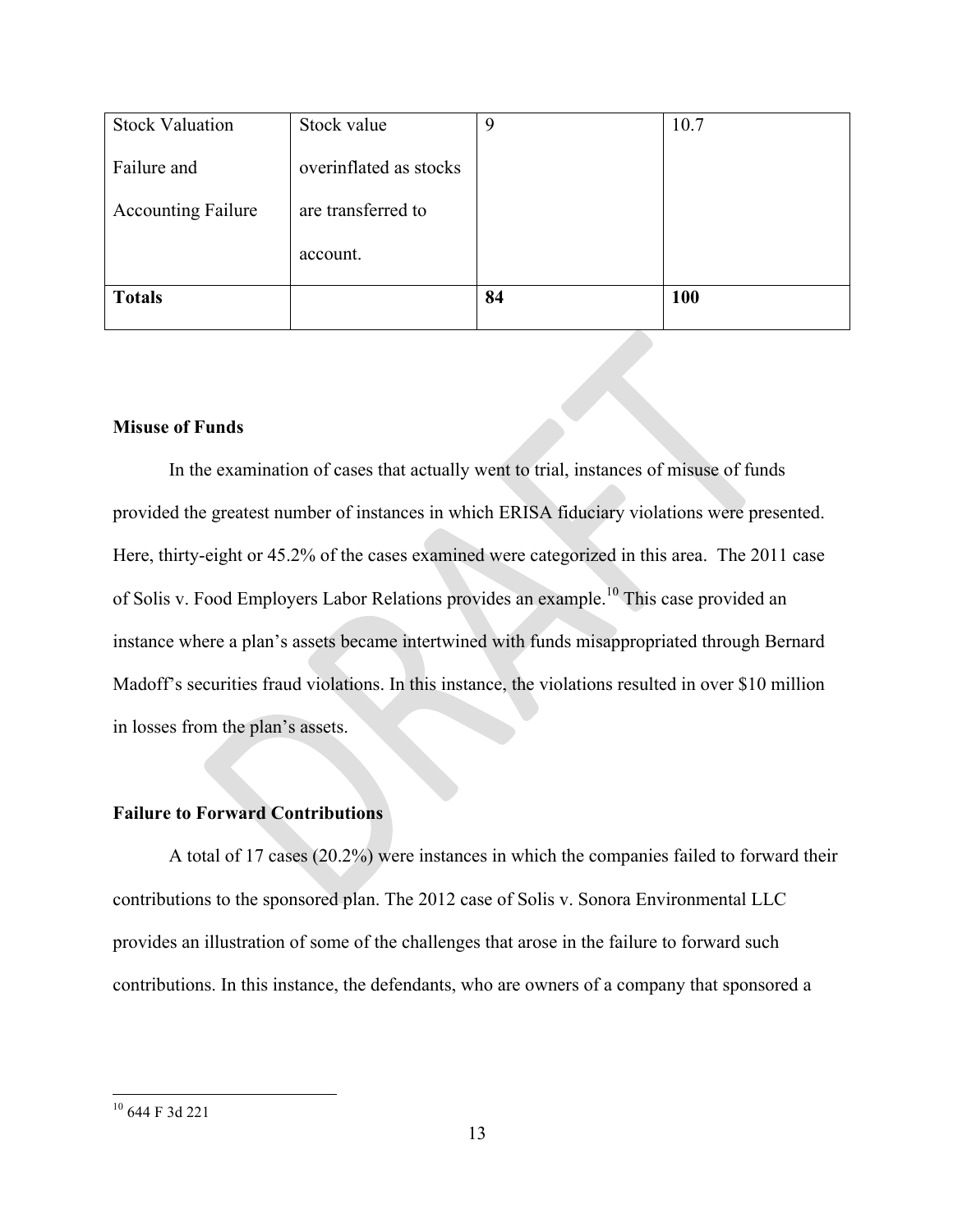401(k) plan failed to remit \$38,000 in employee pay to the plan as had been committed in the plan documents. $11$ 

#### **Failure to Terminate Plan**

Failure to properly terminate plans is the next area that surfaced in cases that were examined (14 cases or 16.7% of the total) was the area of next largest amount.

## **Stock Valuation Failure**

Nine cases (or 10.7% of the total) were cases in which stock valuation was a central factor. The case of Solis v. Webb provides an illustration of how some of these stock valuation failure cases might surface.<sup>12</sup> In this case, Defendant Dennis Webb was an officer and director of a company known as Entrepreneurial Ventures, Inc. (EVI) that established an ESOP plan in 1999. In 2002, prior to a sale of company stock from the defendant to his co-defendants the stock was valued at a rate that the Department of Labor alleged was much greater than fair market value.

# **Failure to Administer for Exclusive Benefit of Plan Participants**

A final set of cases, which appeared in the final analysis of legal action were instances in which fiduciaries failed to administer programs for the exclusive benefit of plan participants. In this instance, six cases or 7.1% of the total were in cases in which fiduciaries did not adhere to

<sup>&</sup>lt;sup>11</sup> Order – Solis vs. Sonora Environmental, LLC CV 10-00675-TUC-JGZ – October 2010<sup>12</sup> 2012 WL 4466536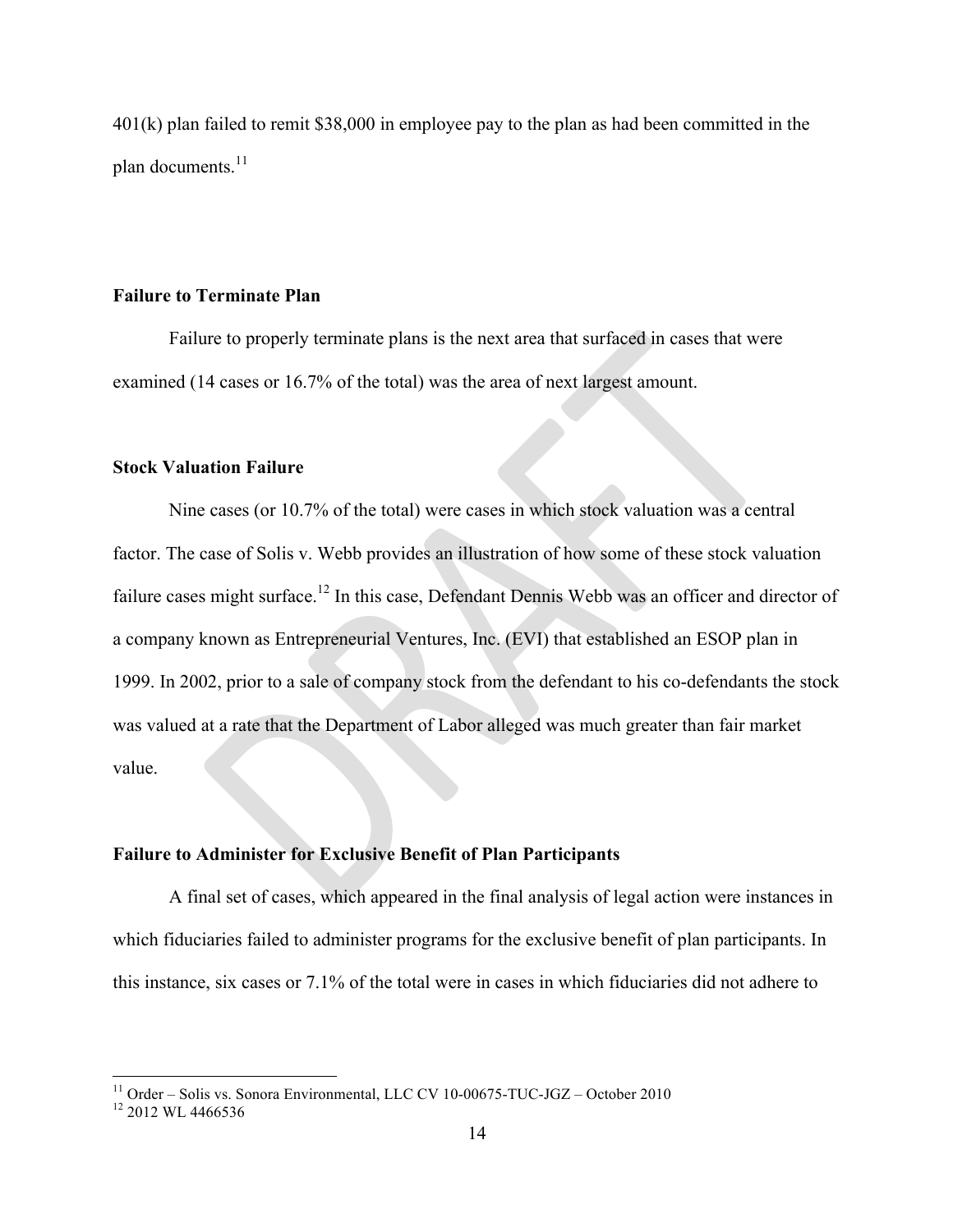the principles of ensuring that they managed the plans for the benefits of those that entrusted them.

In the case of Chao v. Malkani, a plan established by the owner of the Information Systems and Networks Corporation (ISN) ceased receiving payments from the sponsoring company for a five year period.13 During that time, the plan also paid \$435,761 in plan assets to the company to help the company cover operational expenses. After being warned by the Department of Labor that such actions were in violation of ERISA, the plan fiduciaries later ordered the plan to pay another \$706,264 to the company for an additional set of operational expenses.

## **General Implications for Fiduciary Roles in ESOPS**

The creation of ESOPS as a result of ERISA has leveraged numerous opportunities in the fields of employee ownership. Their creation has also brought about a number of areas where fiduciaries working with ESOPS need to be aware of their exposure to both common-law and statutory concerns.

Both stages for this research suggest that there is a clear need for examining of the preparation of fiduciaries in ERISA-related agencies as they aim to fully comprehend the various roles and responsibilities that come with their ERISA efforts.

In the instances of ESOPs, there are a number of considerations in exploring some of the roles of fiduciaries. First, is that when it comes to Department of Labor formal litigation against fiduciaries, the largest percentage of cases appear to be in areas where there has been a misuse of funds. Thus ESOP fiduciaries must ensure that their usage of plan funds adhere to guidelines established by ERISA, and in cases where ERISA has not formally established guidelines err on

 <sup>13</sup> CA-00-3491-8-WDQ – June 22, 2006